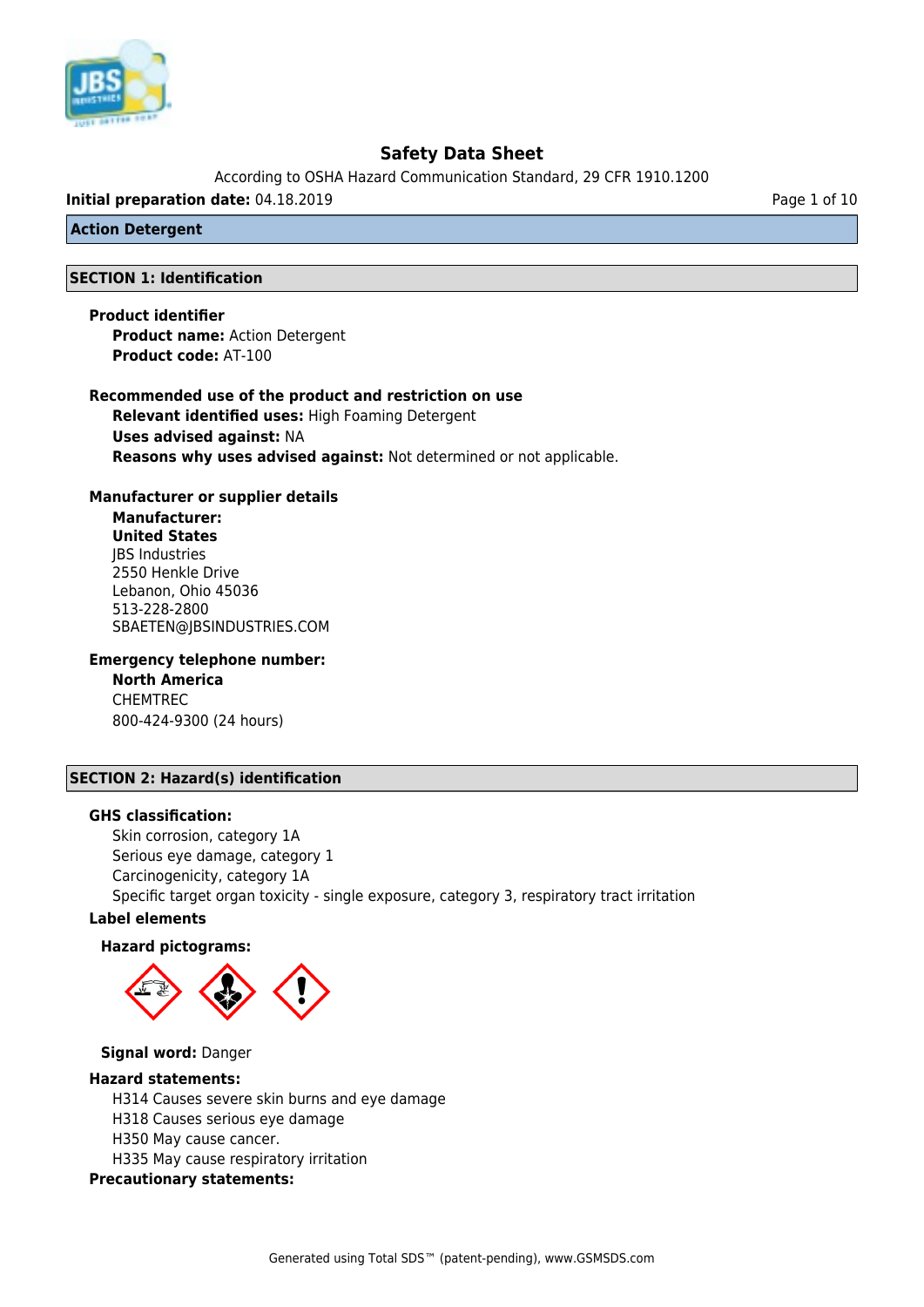### According to OSHA Hazard Communication Standard, 29 CFR 1910.1200

## **Initial preparation date:** 04.18.2019 **Page 2 of 10 Page 2 of 10 Page 2 of 10**

## **Action Detergent**

| P260 Do not breathe dust/fume/gas/mist/vapors/spray                                                       |
|-----------------------------------------------------------------------------------------------------------|
| P280 Wear protective gloves/protective clothing/eye protection/face protection                            |
| P202 Do not handle until all safety precautions have been read and understood                             |
| P261 Avoid breathing dust/fume/gas/mist/vapors/spray                                                      |
| P271 Use only outdoors or in a well-ventilated area                                                       |
| P301+P330+P331 IF SWALLOWED: Rinse mouth. Do NOT induce vomiting                                          |
| P303+P361+P353 IF ON SKIN (or hair): Take off immediately all contaminated clothing. Rinse skin with      |
| water/shower                                                                                              |
| P363 Wash contaminated clothing before reuse                                                              |
| P304+P340 IF INHALED: Remove victim to fresh air and keep at rest in a position comfortable for breathing |
| P305+P351+P338 IF IN EYES: Rinse cautiously with water for several minutes. Remove contact lenses, if     |
| present and easy to do. Continue rinsing                                                                  |
| P308+P313 IF exposed or concerned: Get medical advice/attention                                           |
| P405 Store locked up                                                                                      |
| DAD upsa Ctaro in a well ventilated place. Keep container tightly closed                                  |

P403+P233 Store in a well-ventilated place. Keep container tightly closed

P501 It is the responsibility of the waste generator to characterize all waste materials according to applicable regulatory entities.

## **Hazards not otherwise classified:** None

## **SECTION 3: Composition/information on ingredients**

| <b>Identification</b>        | <b>Name</b>                                    | Weight % |
|------------------------------|------------------------------------------------|----------|
| CAS number:<br>1310-73-2     | Sodium hydroxide                               | $20$     |
| CAS number:<br>$57 - 55 - 6$ | Propane-1,2-diol                               | $20$     |
| CAS number:<br>1300-72-7     | Sodium xylenesulfonate                         | <10      |
| CAS number:<br>68584-22-5    | Benzenesulfonic acid, C10-16-alkyl derivatives | $20$     |

### **Additional Information:** None

# **SECTION 4: First aid measures**

## **Description of first aid measures**

#### **General notes:**

Show this Safety Data Sheet to the doctor in attendance

#### **After inhalation:**

If inhaled, move to fresh air. Get medical attention if symptoms persist

#### **After skin contact:**

Wash off immediately with soap and plenty of water while removing contaminated clothing and shoes. See a physician if irritation persists

## **After eye contact:**

Rinse cautiously with water for several minutes. Remove contact lenses, if present and easy to do. Continue rinsing. Get medical attention if irritation develops or persists

#### **After swallowing:**

If swallowed, DO NOT induce vomiting unless told to do so by physician or poison control center. Rinse mouth with water. Never give anything to drink to an unconscious person. Seek medical advice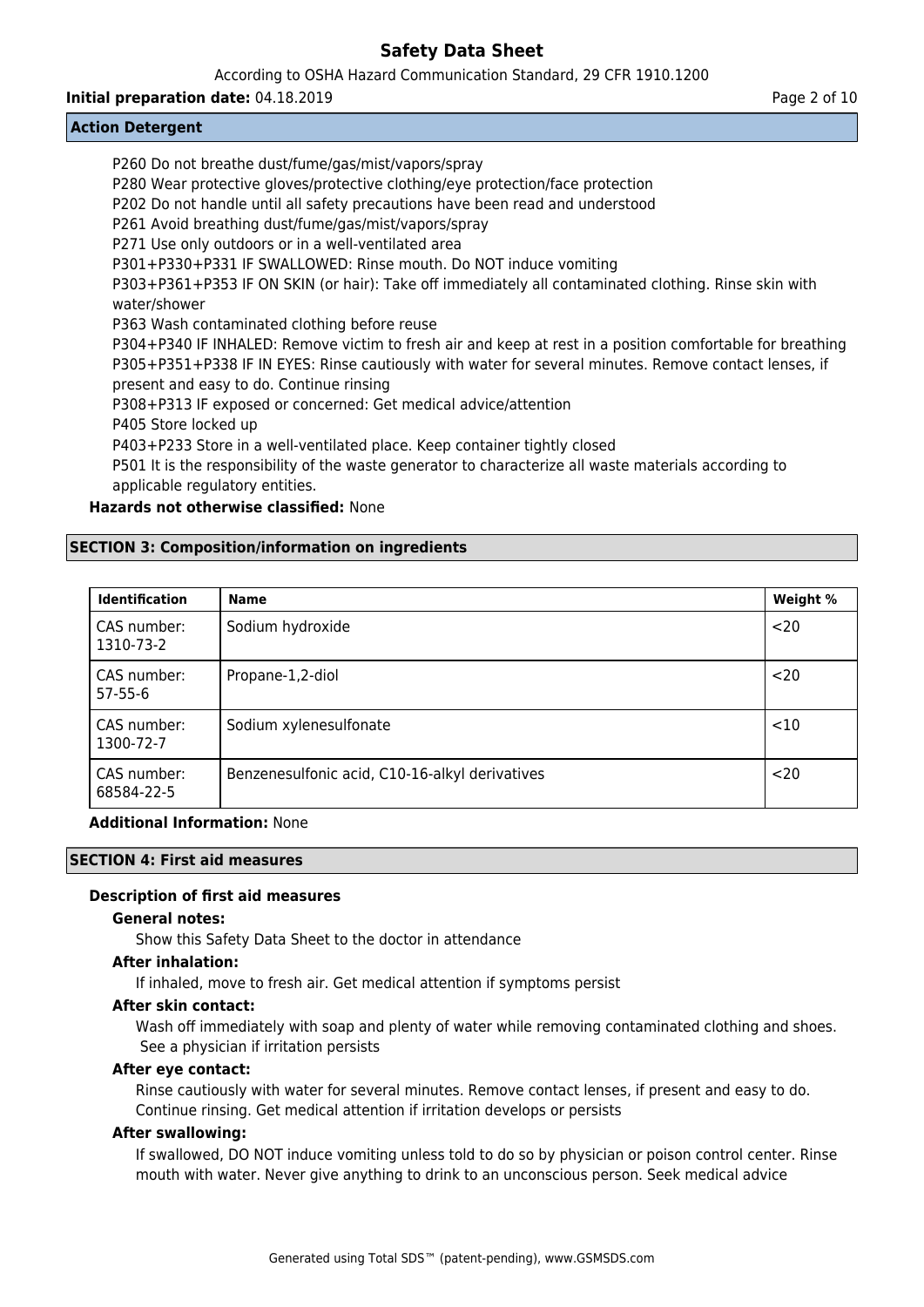According to OSHA Hazard Communication Standard, 29 CFR 1910.1200

**Initial preparation date:** 04.18.2019 **Page 3 of 10** 

#### **Action Detergent**

## **Most important symptoms and effects, both acute and delayed**

#### **Acute symptoms and effects:**

Symptoms may include blistering, irritation, burns and pain. Effects are dependent on exposure (dose, concentration, contact time)

Symptoms of overexposure may include disorientation, dizziness and confusion. May progress to unconsciousness, paralysis and convulsions. Effects are dependent on exposure (dose, concentration, contact time)

#### **Delayed symptoms and effects:**

Symptoms of poisoning may appear several hours later

#### **Immediate medical attention and special treatment**

#### **Specific treatment:**

None known

#### **Notes for the doctor:**

Treat symptomatically

## **SECTION 5: Firefighting measures**

#### **Extinguishing media**

#### **Suitable extinguishing media:**

Alcohol- resistant foam, Dry chemical or Carbon dioxide

#### **Unsuitable extinguishing media:**

None known

#### **Specific hazards during fire-fighting:**

Evacuate all personnel to a predetermined safe location, no less than 2,500 feet in all directions. Can explode or detonate under fire conditions. Burning material may produce toxic vapors

### **Special protective equipment for firefighters:**

Fire-fighters should wear appropriate protective equipment and self-contained breathing apparatus (SCBA)

#### **Special precautions:**

Avoid inhaling gases, fumes, mist, dust, vapor or aerosols. Avoid contact with eyes, skin, hair or clothing

#### **SECTION 6: Accidental release measures**

## **Personal precautions, protective equipment and emergency procedures:**

Keep unnecessary personnel away. Keep people away from and upwind of spill/leak. Wear appropriate protective equipment and clothing during clean-up. Ensure adequate ventilation. Local authorities should be advised if significant spillages cannot be contained. For personal protection, see section 8 of the SDS Clean and neutralize spill area, tools and equipment by washing with water and soap. Absorb rinsate and add to the collected waste. Waste must be classified and labeled prior to recycling or disposal. Dispose of waste as indicated in Section 13

## **Environmental precautions:**

Avoid release to the environment. Prevent soil and water pollution. Prevent spreading in sewers. Notify authorities if product enters sewers or public waters

Avoid discharge into drains, water courses or onto the ground. Prevent further leakage if safe to do so. Inform authorities if spill cannot be contained

Keep material out of lakes, streams, ponds, and sewer drains

## **Methods and material for containment and cleaning up:**

Carefully sweep material into a designated PLASTIC waste container. Collect in plastic containers only Vacuum or sweep up material and place into a suitable disposal container. Wear a self-contained breathing apparatus and appropriate personal protection. Provide ventilation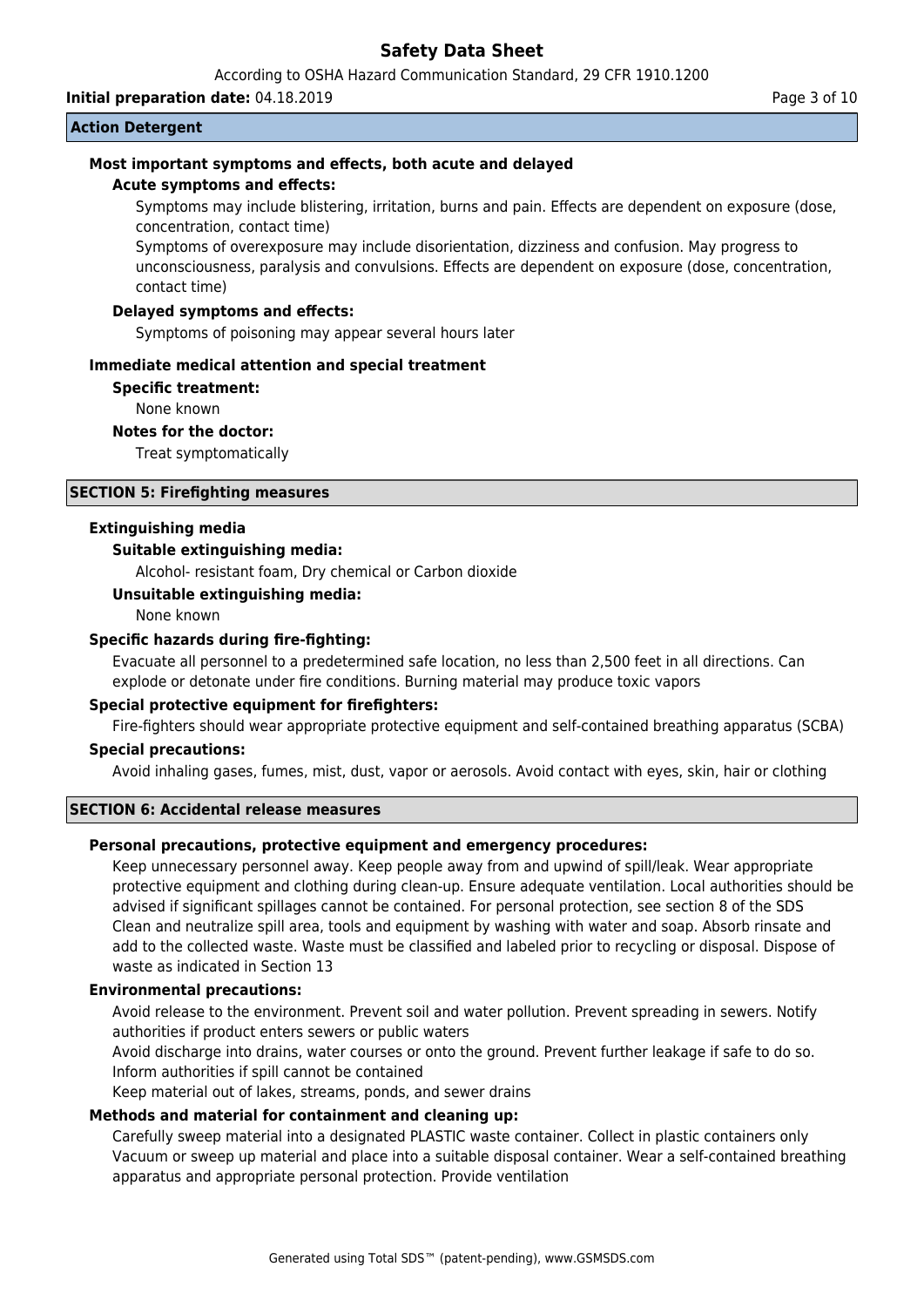According to OSHA Hazard Communication Standard, 29 CFR 1910.1200

**Initial preparation date:** 04.18.2019 **Page 4 of 10** Page 4 of 10

## **Action Detergent**

### **Reference to other sections:**

For further information refer to section 7 and section 13 For personal protection see section 8

### **SECTION 7: Handling and storage**

## **Precautions for safe handling:**

Avoid breathing dust/ fume/ gas/mist/vapors/spray. Keep away from all sources of ignition. Avoid contact with skin and eyes.

Wear gloves and eye protection when handling, moving or using this product. Do not contaminate water, food, or feed by storage or disposal.

Avoid contact with skin, eyes, and clothing. Follow good hygiene procedures when handling chemical materials. Refer to Section 8. Follow proper disposal methods. Refer to Section 13. Do not eat, drink, smoke, or use personal products when handling chemical substances.

## **Conditions for safe storage, including any incompatibilities:**

Store in cool and dry location and out of direct sunlight. Store away from sources of heat or ignition. Store away from incompatible materials described in Section 10. Keep containers closed when not in use. Keep away from food and beverages. Protect from freezing and physical damage.

## **SECTION 8: Exposure controls/personal protection**

Only those substances with limit values have been included below.

#### **Occupational Exposure limit values:**

| <b>Country (Legal Basis)</b> | <b>Substance</b> | <b>Identifier</b> | Permissible concentration                |
|------------------------------|------------------|-------------------|------------------------------------------|
| <b>ACGIH</b>                 | Sodium hydroxide | 1310-73-2         | Ceiling Limit: 2 mg/m <sup>3</sup>       |
| <b>OSHA</b>                  | Sodium hydroxide | 1310-73-2         | $ 8$ -Hour TWA-PEL: 2 mg/m <sup>3</sup>  |
| l NIOSH                      | Sodium hydroxide | 1310-73-2         | Ceiling Limit: 2 mg/m <sup>3</sup> (REL) |
|                              | Sodium hydroxide | 1310-73-2         | IDLH: 10 mg/m <sup>3</sup>               |
| WEEL                         | Propane-1,2-diol | 57-55-6           | 8-Hour TWA: 10 mg/m <sup>3</sup>         |

## **Biological limit values:**

No biological exposure limits noted for the ingredient(s).

**Information on monitoring procedures:**

Not determined or not applicable.

#### **Appropriate engineering controls:**

Effective ventilation in all processing areas.

#### **Personal protection equipment**

### **Eye and face protection:**

Safety goggles or safety glasses with side shields

**Skin and body protection:**

Chemical resistant clothing and gloves

#### **Respiratory protection:**

In case of insufficient ventilation, wear suitable respiratory protection

# **General hygienic measures:**

Handle in accordance with good industrial hygiene and safety measures. Wash hands and face after handling chemical products. Wash hands before eating, drinking and smoking. Wash hands at the end of the workday. Appropriate techniques should be applied to remove contaminated clothing and shoes. Wash contaminated clothing before reuse.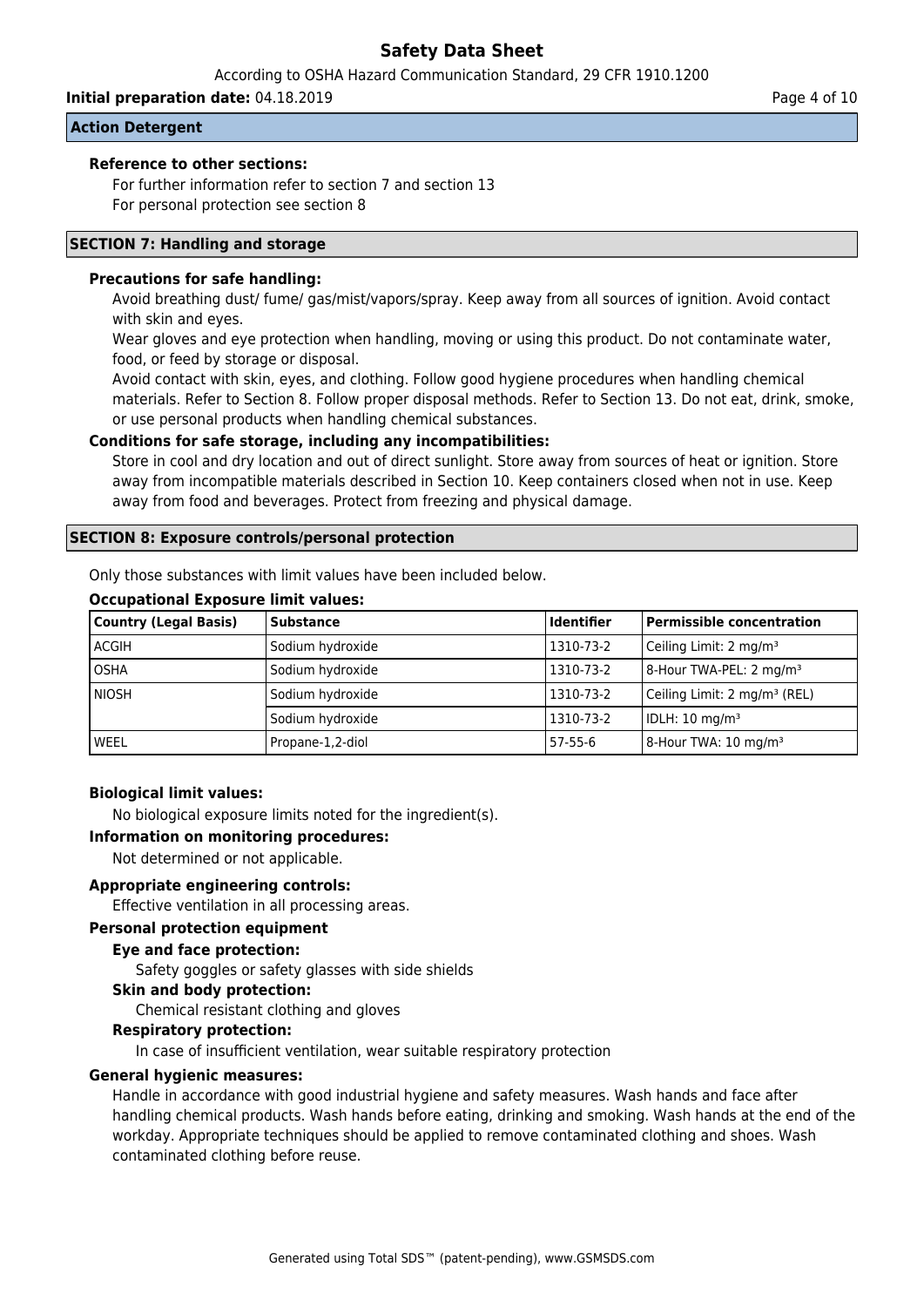According to OSHA Hazard Communication Standard, 29 CFR 1910.1200

**Initial preparation date:** 04.18.2019 **Page 1 and 2011** Page 5 of 10

## **Action Detergent**

## **SECTION 9: Physical and chemical properties**

### **Information on basic physical and chemical properties**

| <b>Appearance</b>                         | Liquid                           |
|-------------------------------------------|----------------------------------|
| <b>Odor</b>                               | Std.                             |
| <b>Odor threshold</b>                     | Not determined or not available. |
| pH                                        |                                  |
| <b>Melting point/freezing point</b>       | Not determined or not available. |
| Initial boiling point/range               | Not determined or not available. |
| Flash point (closed cup)                  | Not determined or not available. |
| <b>Evaporation rate</b>                   | Not determined or not available. |
| <b>Flammability (solid, gas)</b>          | Not determined or not available. |
| <b>Upper flammability/explosive limit</b> | Not determined or not available. |
| Lower flammability/explosive limit        | Not determined or not available. |
| <b>Vapor pressure</b>                     | Not determined or not available. |
| <b>Vapor density</b>                      | Not determined or not available. |
| <b>Density</b>                            | Not determined or not available. |
| <b>Relative density</b>                   | Not determined or not available. |
| <b>Solubilities</b>                       | Not determined or not available. |
| Partition coefficient (n-octanol/water)   | Not determined or not available. |
| <b>Auto/Self-ignition temperature</b>     | Not determined or not available. |
| <b>Decomposition temperature</b>          | Not determined or not available. |
| <b>Dynamic viscosity</b>                  | Not determined or not available. |
| <b>Kinematic viscosity</b>                | Not determined or not available. |
| <b>Explosive properties</b>               | Not determined or not available. |
| <b>Oxidizing properties</b>               | Not determined or not available. |

#### **Other information**

## **SECTION 10: Stability and reactivity**

#### **Reactivity:**

Does not react under normal conditions of use and storage.

#### **Chemical stability:**

Stable under normal storage and handling conditions.

# **Possibility of hazardous reactions:**

Under normal conditions of storage and use, hazardous reactions will not occur.

## **Conditions to avoid:**

Incompatible materials.

## **Incompatible materials:**

Strong oxidizing agents.

#### **Hazardous decomposition products:**

Under normal conditions of storage and use, hazardous decomposition products should not be produced.

## **SECTION 11: Toxicological information**

## **Acute toxicity**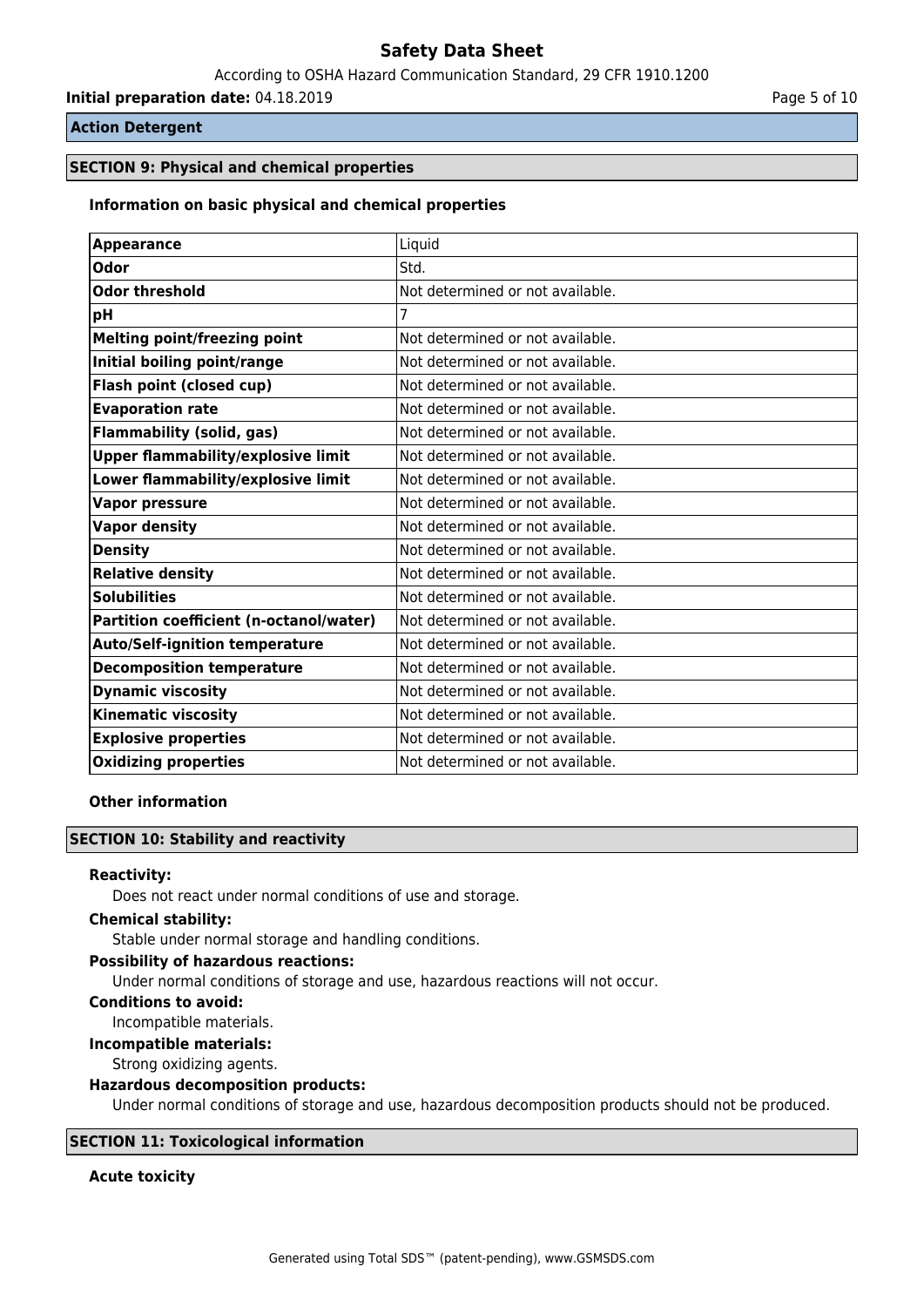According to OSHA Hazard Communication Standard, 29 CFR 1910.1200

**Initial preparation date:** 04.18.2019 **Page 6 of 10 Page 6 of 10 Page 6 of 10** 

## **Action Detergent**

**Assessment:** Based on available data, the classification criteria are not met.

**Product data:** No data available.

## **Substance data:**

| <b>Name</b>                   | <b>Route</b> | <b>Result</b>                   |
|-------------------------------|--------------|---------------------------------|
| Propane-1,2-diol              | Ioral        | LD50 Rat: 21,000 - 33,700 mg/kg |
| Benzenesulfonic acid, C10-16- | linhalation  | LC50 Rat: 1.9 mg/L (4 Hr)       |
| alkyl derivatives             | ldermal      | LD50 Rabbit: 5000 mg/kg         |

## **Skin corrosion/irritation**

#### **Assessment:**

Causes severe skin burns and eye damage.

## **Product data:**

No data available.

## **Substance data:**

| $\blacksquare$ Name                                | Result                                    |
|----------------------------------------------------|-------------------------------------------|
| Sodium hydroxide                                   | Corrosive to the skin.                    |
| Sodium xylenesulfonate                             | Causes skin irritation.                   |
| Benzenesulfonic acid, C10-16-<br>alkyl derivatives | Causes severe skins burns and eye damage. |

#### **Serious eye damage/irritation**

## **Assessment:**

Causes serious eye damage.

## **Product data:**

# No data available.

#### **Substance data:**

| Name                                                                          | Result                         |
|-------------------------------------------------------------------------------|--------------------------------|
| Sodium hydroxide                                                              | Corrosive effect on the eyes.  |
| Sodium xylenesulfonate                                                        | Causes serious eye irritation. |
| Benzenesulfonic acid, C10-16- Causes serious eye damage.<br>alkyl derivatives |                                |

#### **Respiratory or skin sensitization**

**Assessment:** Based on available data, the classification criteria are not met.

**Product data:**

No data available.

**Substance data:** No data available.

# **Carcinogenicity**

## **Assessment:**

May cause cancer.

**Product data:** No data available.

**Substance data:** No data available.

**International Agency for Research on Cancer (IARC):** None of the ingredients are listed.

**National Toxicology Program (NTP):** None of the ingredients are listed.

#### **Germ cell mutagenicity**

**Assessment:** Based on available data, the classification criteria are not met.

## **Product data:**

No data available.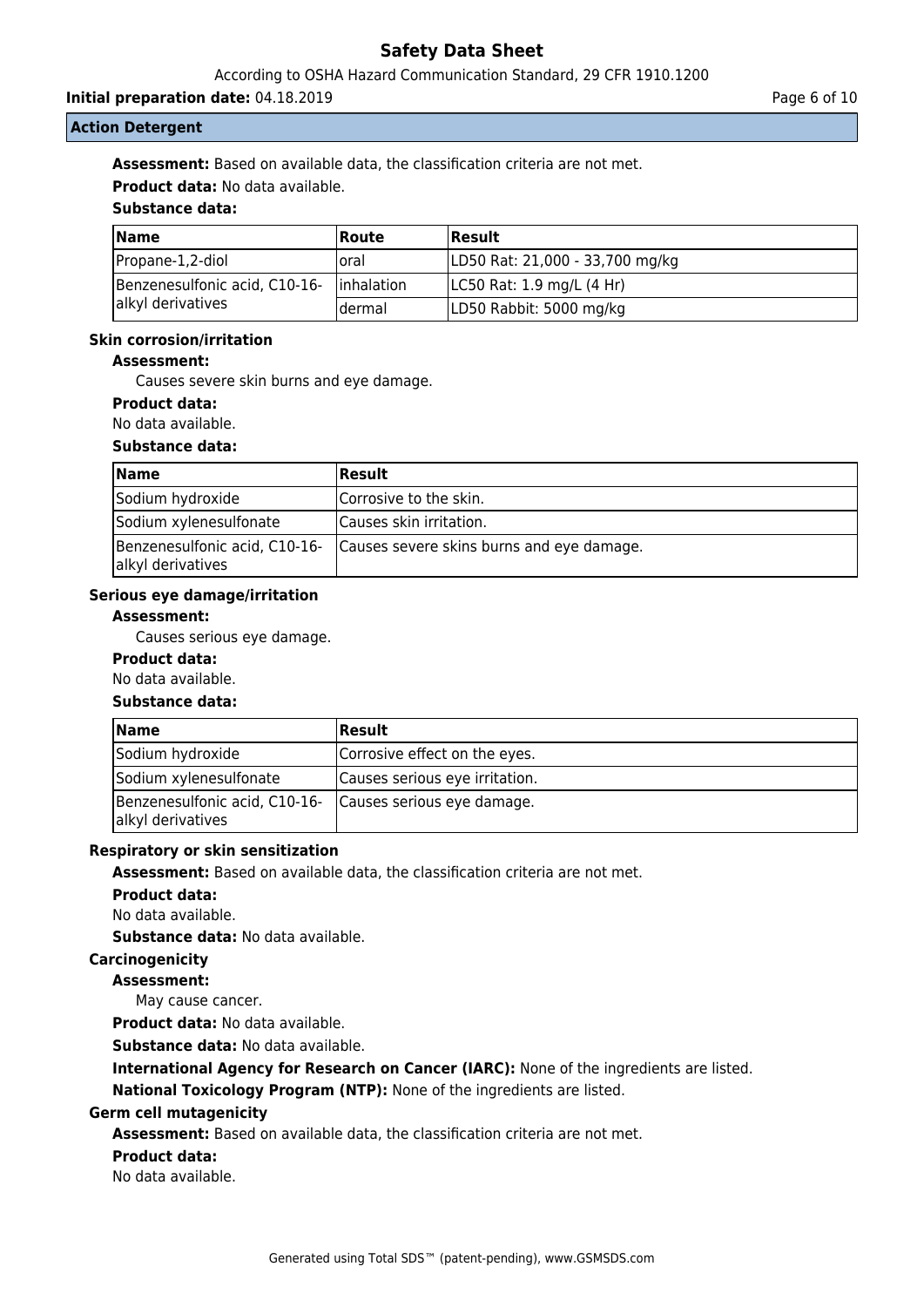According to OSHA Hazard Communication Standard, 29 CFR 1910.1200

**Initial preparation date:** 04.18.2019 **Page 7 of 10 Page 7 of 10 Page 7 of 10** 

## **Action Detergent**

**Substance data:** No data available.

### **Reproductive toxicity**

**Assessment:** Based on available data, the classification criteria are not met.

## **Product data:**

No data available.

**Substance data:** No data available.

## **Specific target organ toxicity (single exposure)**

## **Assessment:**

May cause respiratory irritation.

#### **Product data:**

No data available.

### **Substance data:**

| <b>Name</b>            | <b>Result</b>                      |
|------------------------|------------------------------------|
| Sodium xylenesulfonate | IMay cause respiratory irritation. |

## **Specific target organ toxicity (repeated exposure)**

**Assessment:** Based on available data, the classification criteria are not met.

#### **Product data:**

No data available.

**Substance data:** No data available.

## **Aspiration toxicity**

**Assessment:** Based on available data, the classification criteria are not met.

#### **Product data:**

No data available.

**Substance data:** No data available.

#### **Information on likely routes of exposure:**

#### No data available.

#### **Symptoms related to the physical, chemical and toxicological characteristics:**

No data available.

# **Other information:**

No data available.

### **SECTION 12: Ecological information**

#### **Acute (short-term) toxicity**

**Assessment:** Based on available data, the classification criteria are not met.

**Product data:** No data available.

#### **Substance data:**

| <b>Name</b>      | Result                                  |
|------------------|-----------------------------------------|
| Propane-1,2-diol | EC50 Daphnia magna: 43,500 mg/L (48 hr) |

## **Chronic (long-term) toxicity**

**Assessment:** Based on available data, the classification criteria are not met.

**Product data:** No data available.

#### **Substance data:**

| $\sqrt{\mathsf{Name}}$ | Result                                                |
|------------------------|-------------------------------------------------------|
| Propane-1,2-diol       | EC50 Selenastrum capricornutum: 18,100 mg/L (14 days) |

## **Persistence and degradability**

**Product data:** No data available. **Substance data:**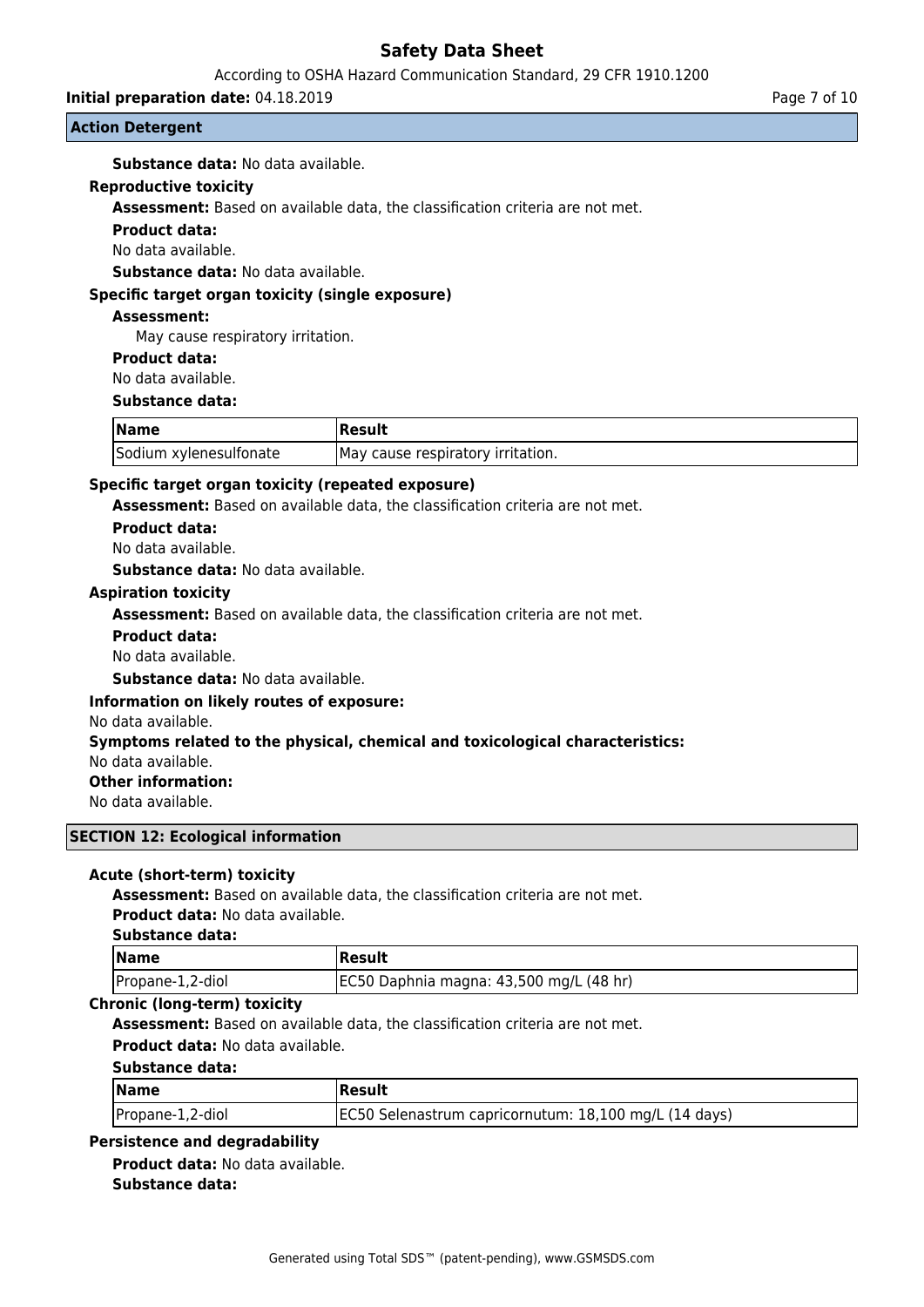## According to OSHA Hazard Communication Standard, 29 CFR 1910.1200

#### **Initial preparation date:** 04.18.2019 **Page 8 of 10**

## **Action Detergent**

| <b>Name</b>       | Result                                                                          |
|-------------------|---------------------------------------------------------------------------------|
| alkyl derivatives | Benzenesulfonic acid, C10-16- Under test conditions no biodegradation observed. |

# **Bioaccumulative potential**

**Product data:** No data available.

# **Substance data:**

| <b>Name</b>      | <b>Result</b>                                          |
|------------------|--------------------------------------------------------|
| Sodium hydroxide | The substance has a low potential for bioaccumulation. |

## **Mobility in soil**

**Product data:** No data available.

**Substance data:** No data available.

**Other adverse effects:** No data available.

## **SECTION 13: Disposal considerations**

## **Disposal methods:**

It is the responsibility of the waste generator to characterize all waste material according to regulatory entities

## **SECTION 14: Transport information**

## **United States Transportation of dangerous goods (49 CFR DOT)**

| UN number                     | Not regulated |
|-------------------------------|---------------|
| UN proper shipping name       | Not regulated |
| UN transport hazard class(es) | <b>None</b>   |
| Packing group                 | <b>None</b>   |
| <b>Environmental hazards</b>  | <b>None</b>   |
| Special precautions for user  | <b>None</b>   |

## **International Maritime Dangerous Goods (IMDG)**

| UN number                     | Not regulated |
|-------------------------------|---------------|
| UN proper shipping name       | Not regulated |
| UN transport hazard class(es) | <b>None</b>   |
| <b>Packing group</b>          | <b>None</b>   |
| <b>Environmental hazards</b>  | <b>None</b>   |
| Special precautions for user  | l None        |

#### **International Air Transport Association Dangerous Goods Regulations (IATA-DGR)**

| UN number                     | Not regulated |
|-------------------------------|---------------|
| UN proper shipping name       | Not regulated |
| UN transport hazard class(es) | None          |
| Packing group                 | <b>None</b>   |
| <b>Environmental hazards</b>  | None          |
| Special precautions for user  | <b>None</b>   |

## **SECTION 15: Regulatory information**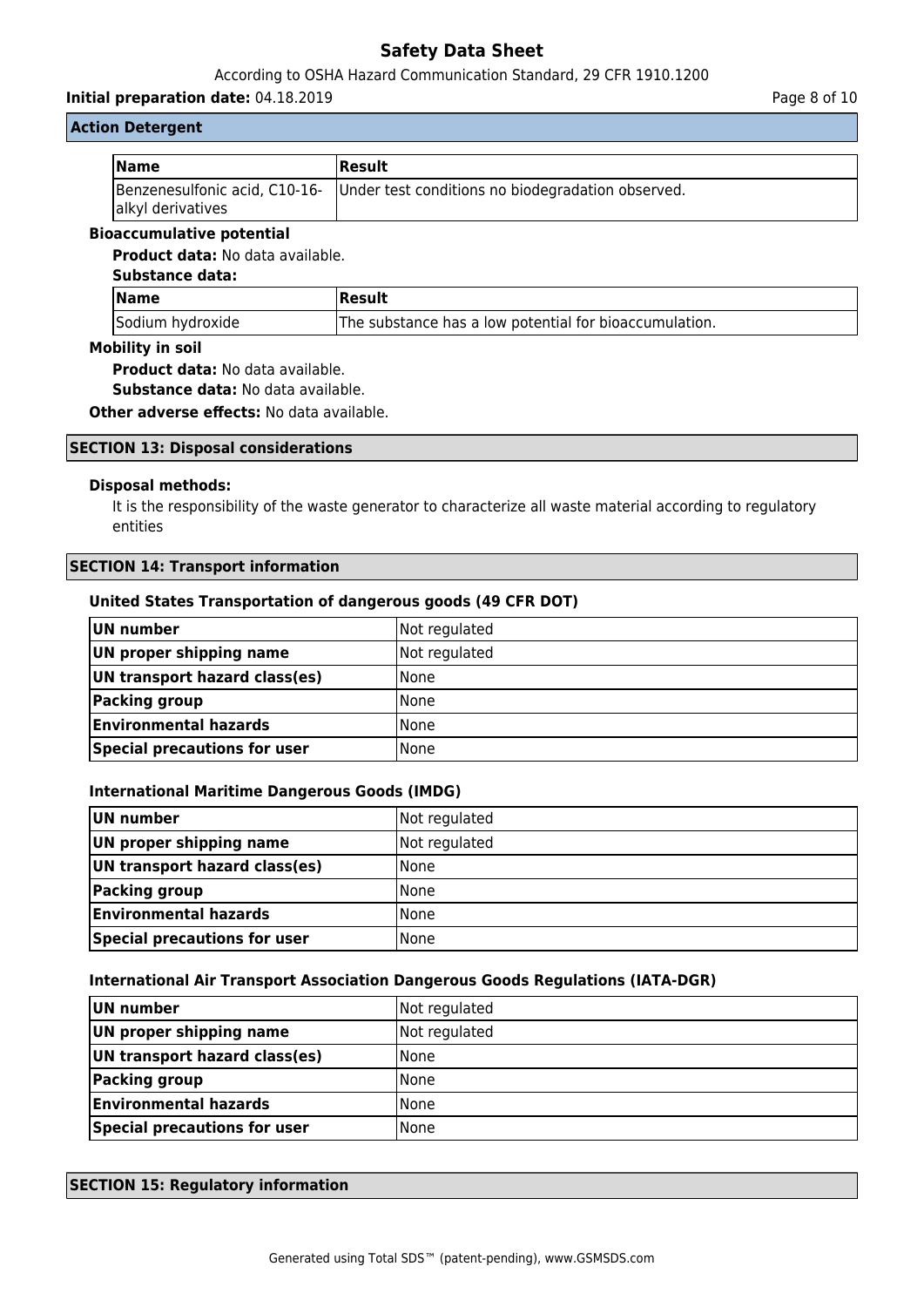## According to OSHA Hazard Communication Standard, 29 CFR 1910.1200

**Initial preparation date:** 04.18.2019 **Page 9 of 10** 

## **Action Detergent**

# **United States regulations**

| <b>Inventory listing (TSCA):</b> |                                                |         |
|----------------------------------|------------------------------------------------|---------|
| 1310-73-2                        | Sodium hydroxide                               | Listed  |
| 57-55-6                          | Propane-1,2-diol                               | lListed |
| 1300-72-7                        | Sodium xylenesulfonate                         | lListed |
| 68584-22-5                       | Benzenesulfonic acid, C10-16-alkyl derivatives | Listed  |

**Significant New Use Rule (TSCA Section 5):** Not determined.

**Export notification under TSCA Section 12(b):** Not determined.

**SARA Section 302 extremely hazardous substances:** Not determined.

## **SARA Section 313 toxic chemicals:**

| 1310-73-2  | Sodium hydroxide                               | Not<br>Listed  |
|------------|------------------------------------------------|----------------|
| 57-55-6    | Propane-1,2-diol                               | lNot<br>Listed |
| 1300-72-7  | Sodium xylenesulfonate                         | Not<br>Listed  |
| 68584-22-5 | Benzenesulfonic acid, C10-16-alkyl derivatives | Not<br>Listed  |

# **CERCLA:**

| $ 1310-73-2$ | Sodium hydroxide | <b>Listed</b> | 1000 lbs |
|--------------|------------------|---------------|----------|
|              |                  |               |          |

#### **RCRA:** Not determined.

## **Section 112(r) of the Clean Air Act (CAA):** Not determined.

## **Massachusetts Right to Know:**

| 1310-73-2  | Sodium hydroxide                               | Listed                |
|------------|------------------------------------------------|-----------------------|
| 57-55-6    | Propane-1,2-diol                               | Not<br>Listed         |
| 1300-72-7  | Sodium xylenesulfonate                         | Not<br>Listed         |
| 68584-22-5 | Benzenesulfonic acid, C10-16-alkyl derivatives | lNot<br><b>Listed</b> |

#### **New Jersey Right to Know:**

| 1310-73-2   | Sodium hydroxide                               | lListed       |
|-------------|------------------------------------------------|---------------|
| 57-55-6     | Propane-1,2-diol                               | lListed       |
| 1300-72-7   | Sodium xylenesulfonate                         | Not<br>Listed |
| 168584-22-5 | Benzenesulfonic acid, C10-16-alkyl derivatives | Not<br>Listed |

#### **New York Right to Know:**

| 1310-73-2  | Sodium hydroxide                               | Listed                |
|------------|------------------------------------------------|-----------------------|
| 57-55-6    | Propane-1,2-diol                               | Not<br>Listed         |
| 1300-72-7  | Sodium xylenesulfonate                         | Not<br>Listed         |
| 68584-22-5 | Benzenesulfonic acid, C10-16-alkyl derivatives | lNot<br><b>Listed</b> |

### **Pennsylvania Right to Know:**

| 11.<br>╮-<br>. .<br>. .<br>-- 1<br>-<br>---- -- - | - ا<br>.<br>oxige<br>1 V U | . JLC |
|---------------------------------------------------|----------------------------|-------|